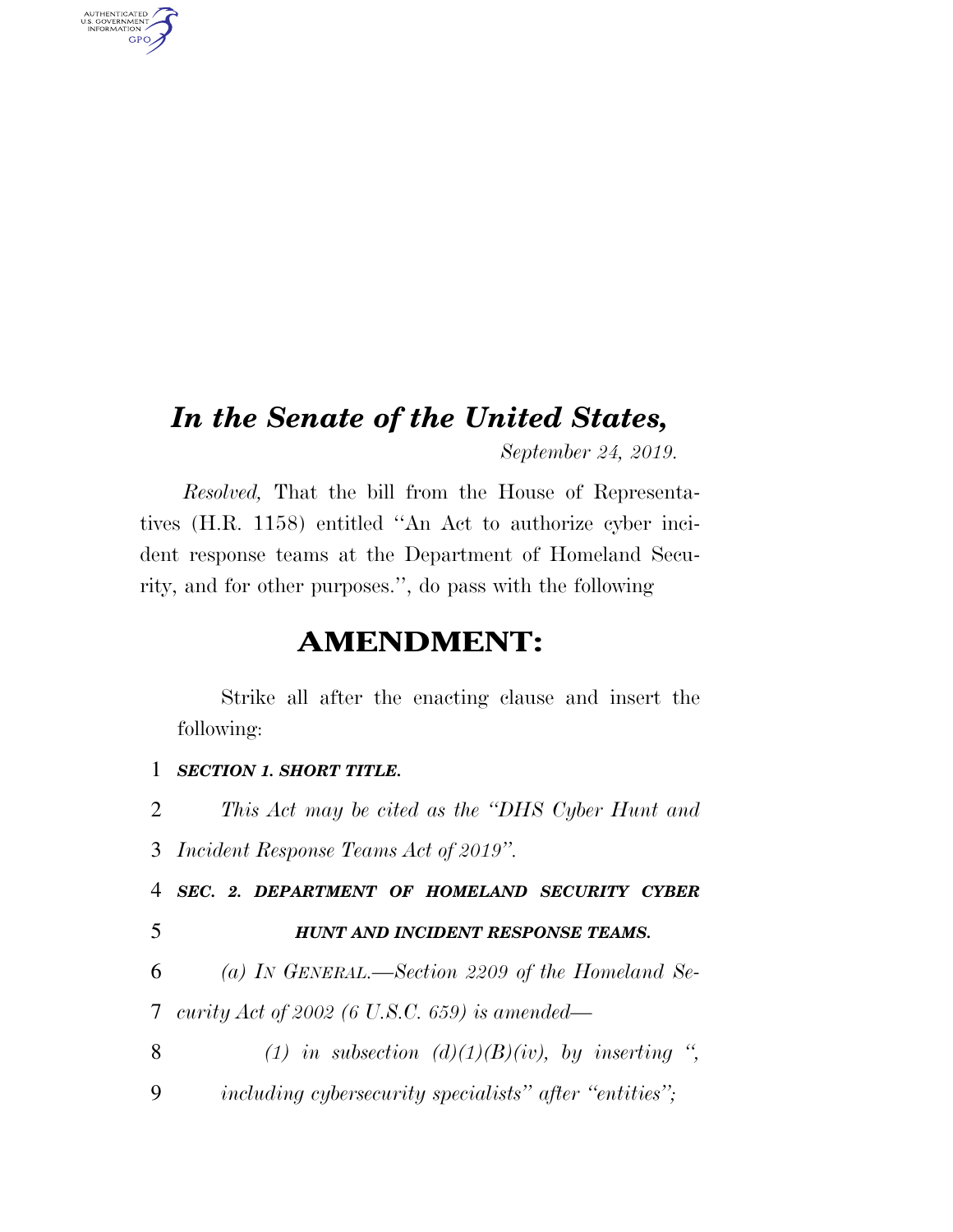| 1              | $(2)$ by redesignating subsections (f) through $(m)$    |
|----------------|---------------------------------------------------------|
| $\overline{2}$ | as subsections $(g)$ through $(n)$ , respectively;      |
| 3              | $(3)$ by inserting after subsection (e) the following:  |
| $\overline{4}$ | "(f) CYBER HUNT AND INCIDENT RESPONSE TEAMS.-           |
| 5              | $\lq(1)$ IN GENERAL.—The Center shall maintain          |
| 6              | cyber hunt and incident response teams for the pur-     |
| 7              | pose of leading Federal asset response activities and   |
| 8              | providing timely technical assistance to Federal and    |
| 9              | non-Federal entities, including across all critical in- |
| 10             | frastructure sectors, regarding actual or potential se- |
| 11             | curity incidents, as appropriate and upon request, in-  |
| 12             | cluding                                                 |
| 13             | $H(A)$ assistance to asset owners and opera-            |
| 14             | tors in restoring services following a cyber inci-      |
| 15             | dent;                                                   |
| 16             | $\lq\lq(B)$ identification and analysis of cyberse-     |
| 17             | curity risk and unauthorized cyber activity;            |
| 18             | $\lq\lq$ (C) mitigation strategies to prevent, deter,   |
| 19             | and protect against cybersecurity risks;                |
| 20             | $\lq\lq(D)$ recommendations to asset owners and         |
| 21             | operators for improving overall network and con-        |
| 22             | trol systems security to lower cybersecurity risks,     |
| 23             | and other recommendations, as appropriate; and          |
| 24             | $\lq\lq (E)$ such other capabilities as the Sec-        |
| 25             | retary determines appropriate.                          |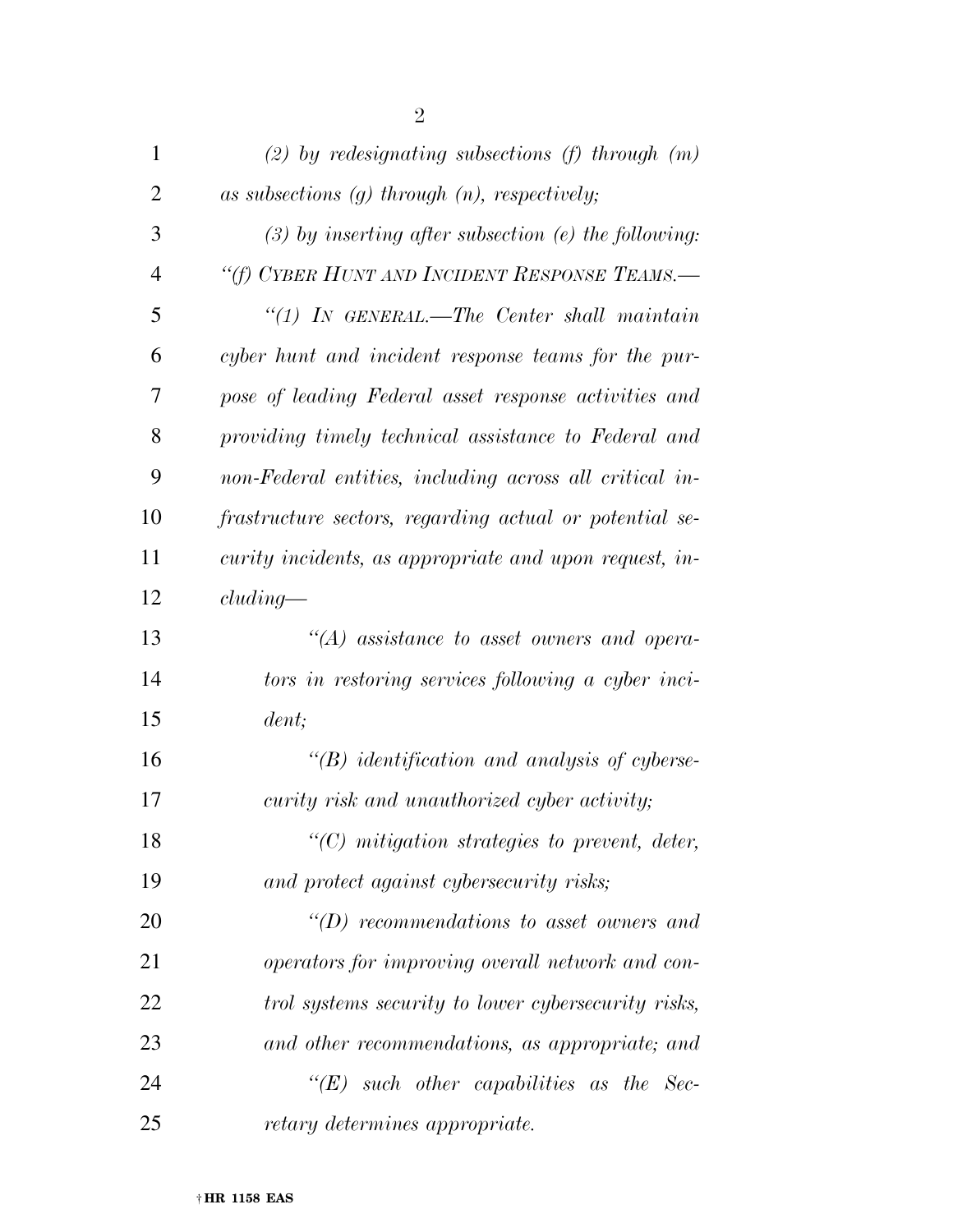| $\mathbf{1}$   | "(2) ASSOCIATED METRICS.—The Center shall—              |
|----------------|---------------------------------------------------------|
| $\overline{2}$ | $\lq (A)$ define the goals and desired outcomes         |
| 3              | for each cyber hunt and incident response team;         |
| $\overline{4}$ | and                                                     |
| 5              | $\lq\lq B$ develop metrics—                             |
| 6              | $``(i)$ to measure the effectiveness and ef-            |
| 7              | ficiency of each cyber hunt and incident re-            |
| 8              | sponse team in achieving the goals and de-              |
| 9              | sired outcomes defined under subparagraph               |
| 10             | $(A);$ and                                              |
| 11             | "(ii) that—                                             |
| 12             | $\lq (I)$ are quantifiable and action-                  |
| 13             | able; and                                               |
| 14             | "(II) the Center shall use to im-                       |
| 15             | prove the effectiveness and account-                    |
| 16             | ability of, and service delivery by,                    |
| 17             | cyber hunt and incident response                        |
| 18             | teams.                                                  |
| 19             | "(3) CYBERSECURITY SPECIALISTS.—After notice            |
| 20             | to, and with the approval of, the entity requesting ac- |
| 21             | tion by or technical assistance from the Center, the    |
| 22             | Secretary may include cybersecurity specialists from    |
| 23             | the private sector on a cyber hunt and incident re-     |
| 24             | sponse team."; and                                      |
| 25             | $(4)$ in subsection $(g)$ , as so redesignated—         |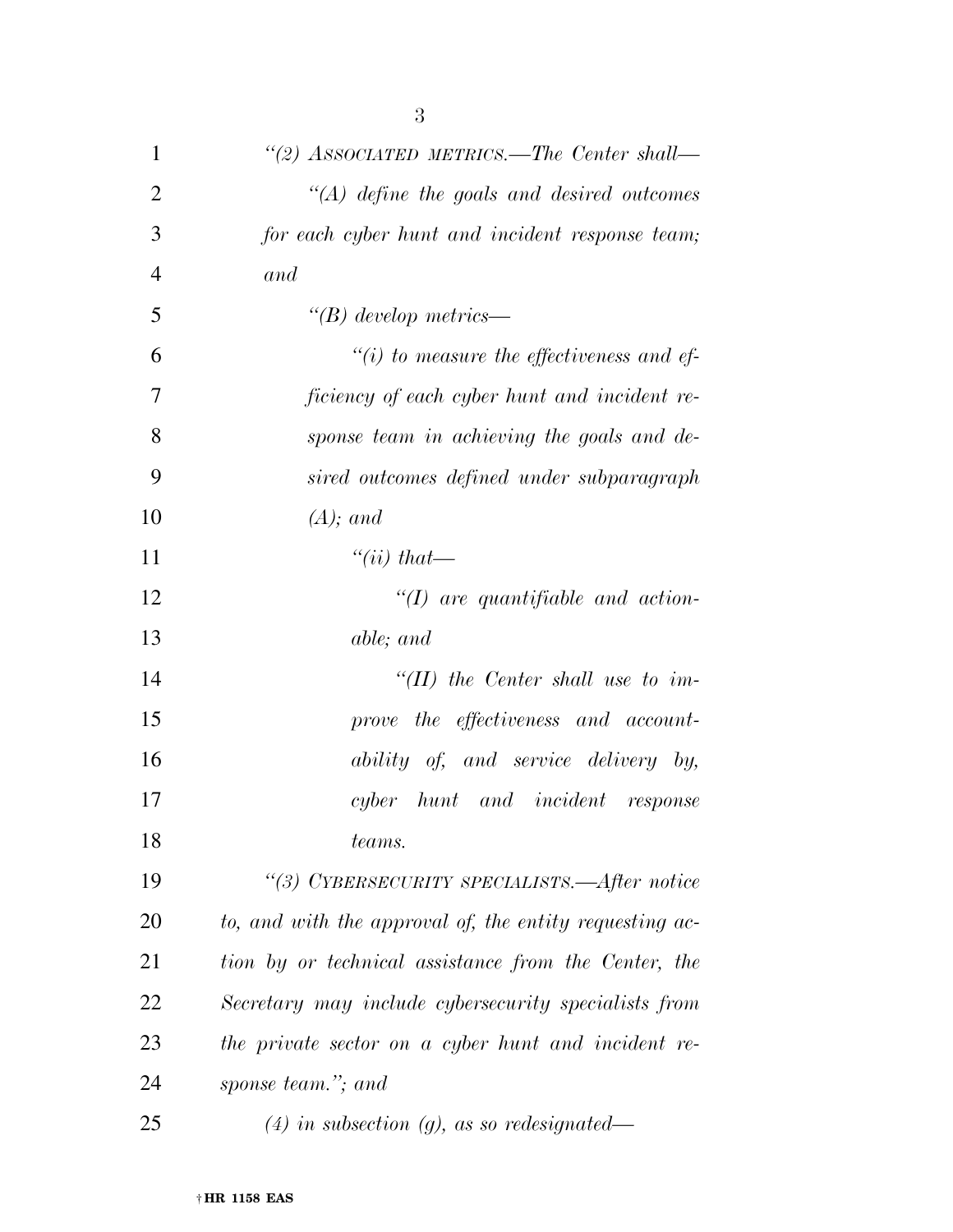| $\mathbf{1}$   | $(A)$ in paragraph $(1)$ , by inserting ", or           |
|----------------|---------------------------------------------------------|
| $\overline{2}$ | any team or activity of the Center," after "Cen-        |
| 3              | $ter$ "; and                                            |
| $\overline{4}$ | $(B)$ in paragraph $(2)$ , by inserting ", or           |
| 5              | any team or activity of the Center," after "Cen-        |
| 6              | $ter$ ".                                                |
| 7              | (b) $REPORT$ —                                          |
| 8              | $(1)$ DEFINITIONS.—In this subsection—                  |
| 9              | $(A)$ the term "Center" means the national              |
| 10             | cybersecurity and communications integration            |
| 11             | center established under section $2209(b)$ of the       |
| 12             | Homeland Security Act of 2002 (6 U.S.C.                 |
| 13             | $659(b)$ ;                                              |
| 14             | $(B)$ the term "cyber hunt and incident re-             |
| 15             | sponse team" means a cyber hunt and incident            |
| 16             | response team maintained under section 2209(f)          |
| 17             | of the Homeland Security Act of 2002 (6 U.S.C.          |
| 18             | $(659(f))$ , as added by this Act; and                  |
| 19             | $(C)$ the term "incident" has the meaning               |
| 20             | given the term in section 2209(a) of the Home-          |
| 21             | land Security Act of 2002 (6 U.S.C. 659(a)).            |
| 22             | (2) REPORT.—At the conclusion of each of the            |
| 23             | first 4 fiscal years after the date of enactment of the |
| 24             | DHS Cyber Hunt and Incident Response Teams Act          |
| 25             | of 2019, the Center shall submit to the Committee on    |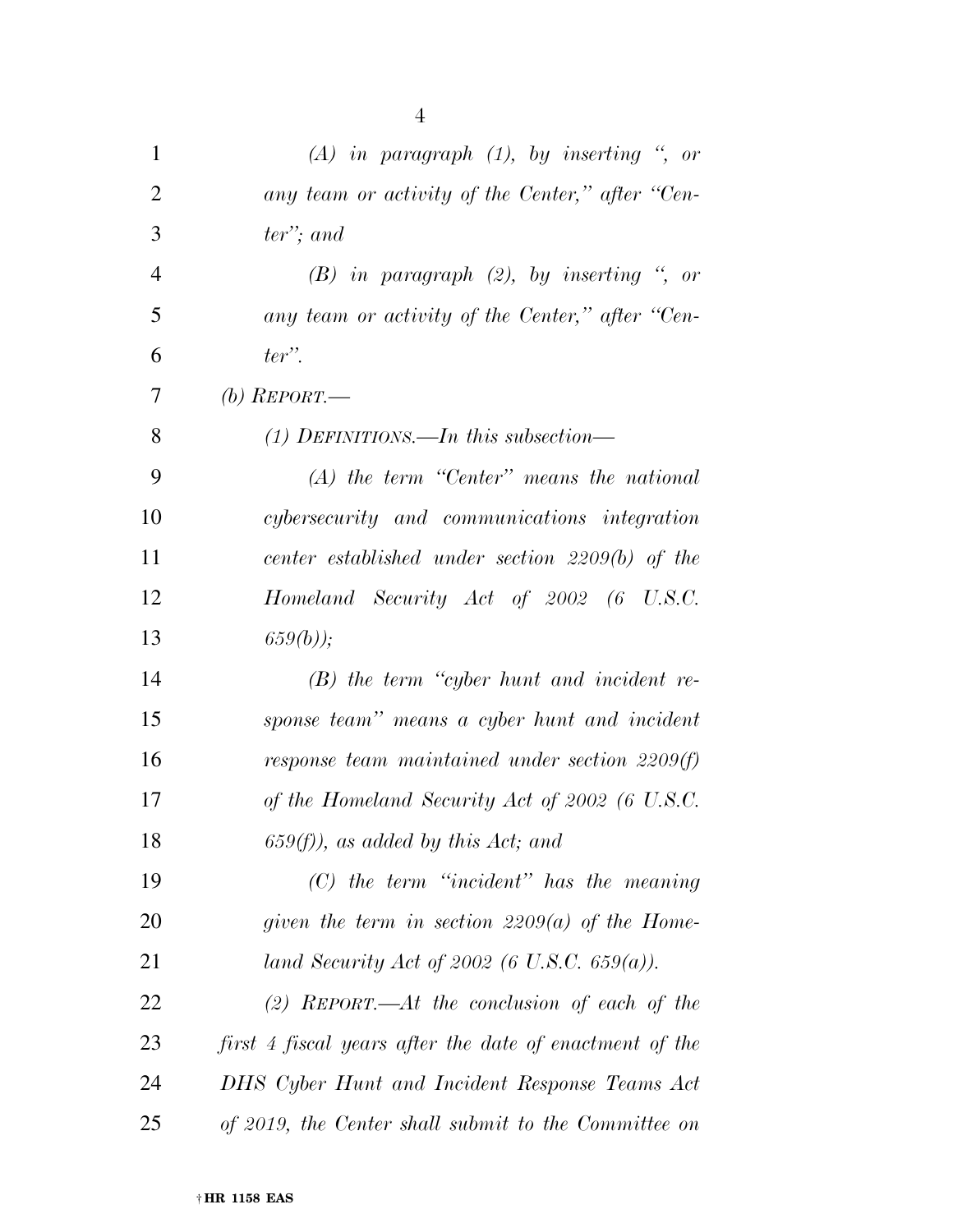| $\mathbf{1}$   | Homeland Security and Governmental Affairs of the           |
|----------------|-------------------------------------------------------------|
| $\overline{2}$ | Senate and the Committee on Homeland Security of            |
| 3              | the House of Representatives a report that includes—        |
| $\overline{4}$ | $(A)$ information relating to the metrics used              |
| 5              | for evaluation and assessment of the cyber hunt             |
| 6              | and incident response teams and operations                  |
| 7              | under section 2209(f)(2) of the Homeland Secu-              |
| 8              | rity Act of 2002 (6 U.S.C. 659(f)(2)), as added             |
| 9              | by this Act, including the resources and staffing           |
| 10             | of those cyber hunt and incident response teams;            |
| 11             | and                                                         |
| 12             | $(B)$ for the period covered by the report—                 |
| 13             | $(i)$ the total number of incident re-                      |
| 14             | sponse requests received;                                   |
| 15             | (ii) the number of incident response                        |
| 16             | tickets opened; and                                         |
| 17             | $(iii)$ a statement of-                                     |
| 18             | $(I)$ all interagency staffing of                           |
| 19             | cyber hunt and incident response                            |
| 20             | teams; and                                                  |
| 21             | $(II)$ the interagency collaborations                       |
| 22             | established to support cyber hunt and                       |
| 23             | <i>incident response teams.</i>                             |
| 24             | (c) NO ADDITIONAL FUNDS AUTHORIZED. No addi-                |
| 25             | tional funds are authorized to be appropriated to carry out |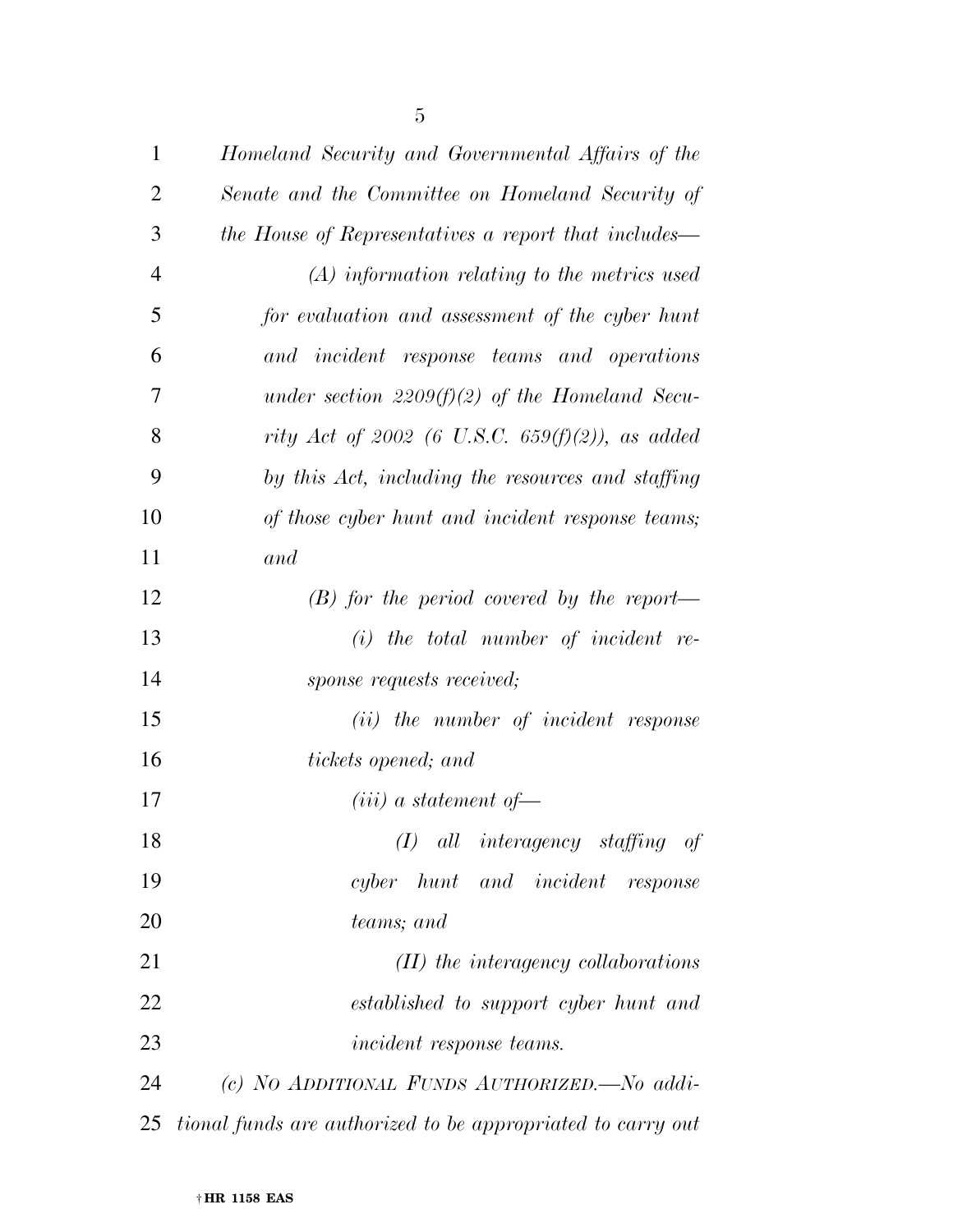1 *the requirements of this Act and the amendments made by* 

- 2 *this Act. Such requirements shall be carried out using*
- 3 *amounts otherwise authorized to be appropriated.*

Attest:

*Secretary.*